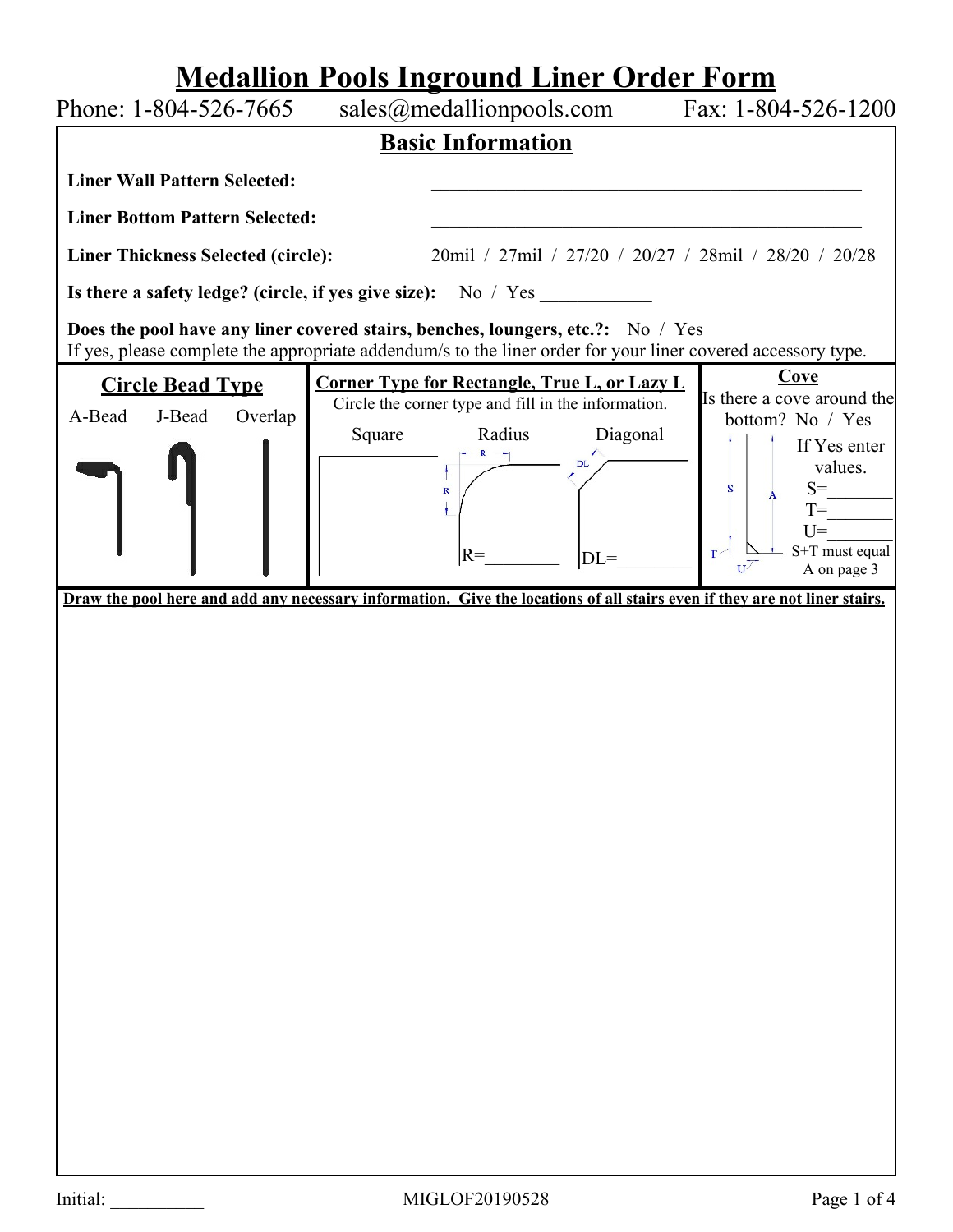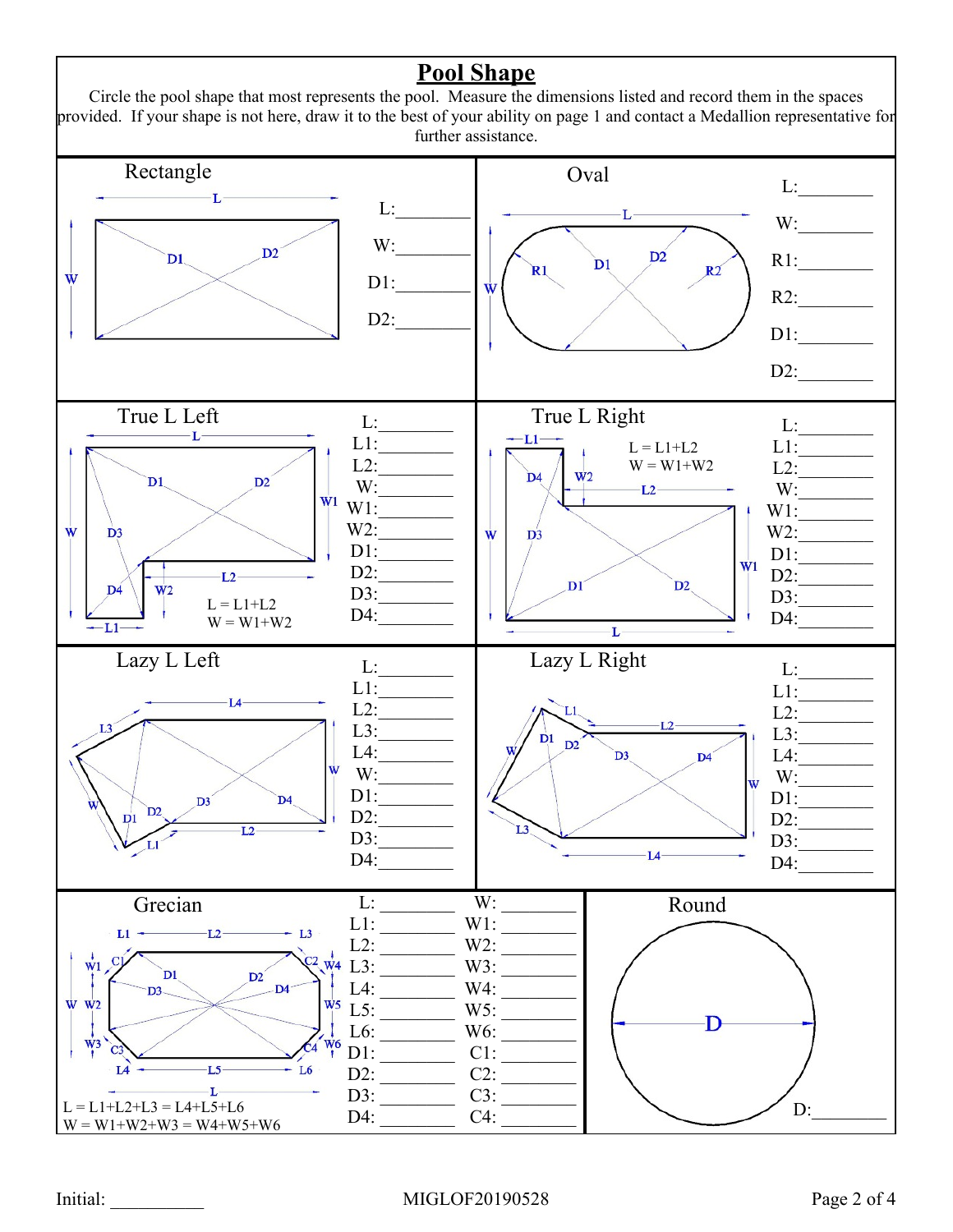### **Pool Bottom Dimensions**

Choose the pool bottom shape that most represents the pool. Measure the dimensions listed and record them in the spaces provided. If your shape is not here, draw it to the best of your ability on page 1 and contact a Medallion representative for further assistance.



### **End Views Across Deep End**



## **Hopper Bottom Deep End Corners**

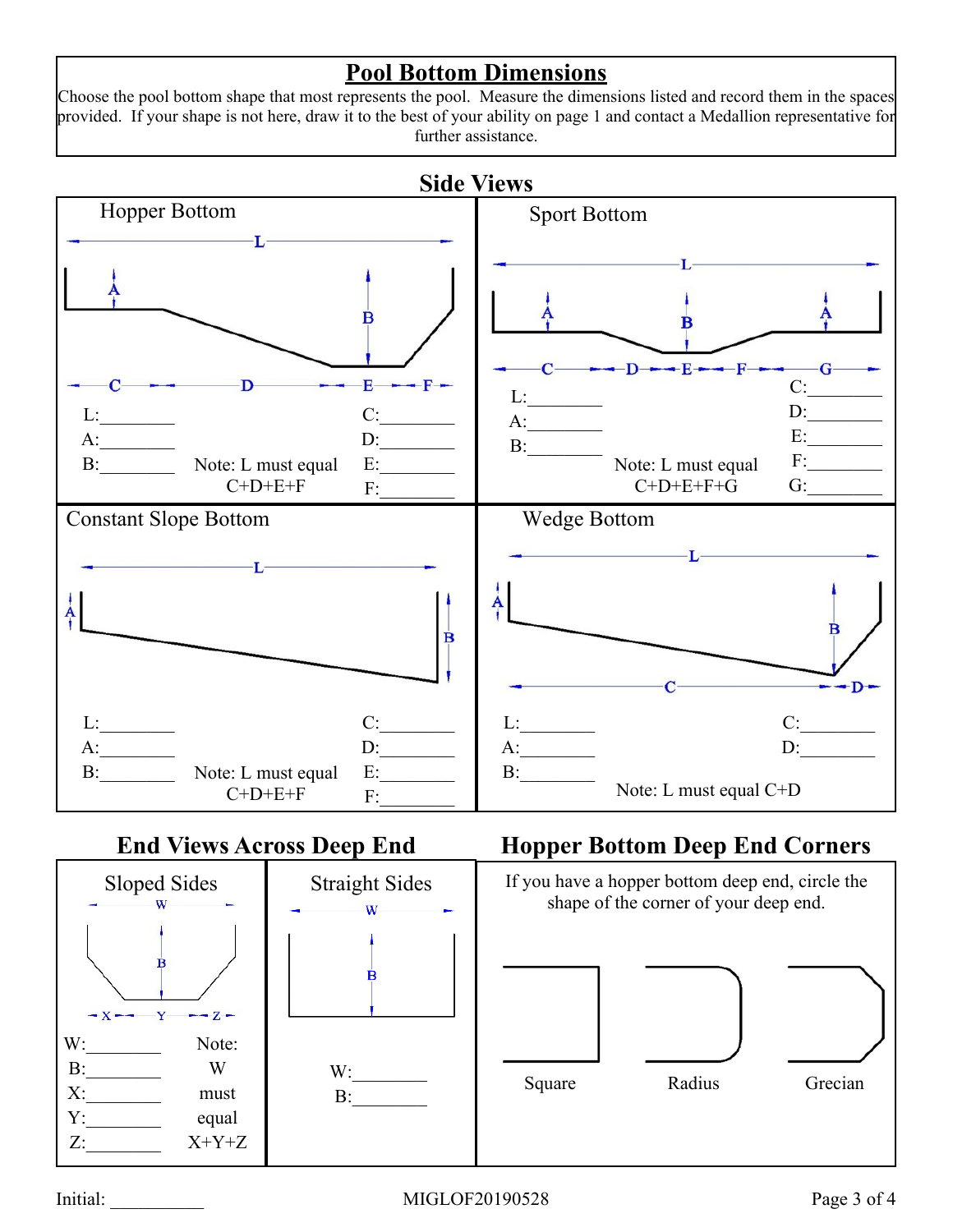#### **Policies and Agreements**

- In this agreement the terms "Medallion", "us", and/or "we" shall represent Medallion Swim Pool Co., Inc. and any employees of this company. In this agreement the terms "Customer", "you", "your", and/or "Purchaser" shall represent the same as the customer listed at the end of this agreement.
- Medallion does not and will not guarantee the installation or workmanship of any independent contractor or dealer, even if recommended by Medallion. Medallion does not and will not guarantee that anyone recommended by Medallion is licensed or insured. It is the Purchaser's responsibility to perform all due diligence before hiring any contractor, even those recommended by Medallion. This due diligence includes, but is not limited to, checking references, verifying any licenses, verifying current insurance status, checking quality of work, etc. All agreements for installation or service are strictly between you and the independent contractor or dealer and are not any responsibility of Medallion. Any disagreements between you and any independent contractor or dealer are strictly between you and that independent contractor or dealer and in no way involve Medallion. Disagreements between you and the independent contractor or dealer in no way constitute a valid reason to void your contract with Medallion. Regardless of what transpires between you and the independent contractor or dealer all written terms and conditions between you and Medallion will remain in effect.
- All material warranties are per the individual manufacturer's warranty. All warranties are limited in nature. All warranty claims are to be handled directly between the purchaser and the manufacturer of the defective product. See warranty for complete details.
- There are no warranties which extend beyond the description on the face hereof.
- Medallion makes no warranty, expressed or implied, including the warranty of merchantability or fitness for a particular purpose.
- It is mutually understood and agreed that this agreement shall be governed by the laws of the Commonwealth of Virginia, both as to interpretation and performance. Any action at laws, suit in equity, or judicial proceeding for the enforcement of this agreement or any other provision or for any other reason shall be instituted only in the courts of the Commonwealth of Virginia, City of Colonial Heights. Purchaser agrees to be responsible for any and all legal costs for both purchaser and Medallion.
- If you are paying for your purchase with a credit card you also agree to the following: You agree to pay your credit card in accordance with your card holder agreement. You understand and agree that you can not file a chargeback for any reason other than if there is a fraudulent transaction you did not make. By agreeing to buy products from Medallion you understand and agree that you are waiving your rights to a chargeback against Medallion.
- In the event Medallion takes any action against purchaser to collect any monies due Medallion from purchaser hereunder, purchaser agrees to pay all costs of collection including, but not limited to, any attorney's fees.
- It is the purchaser's responsibility to verify that the installation and equipment meet their local, state, and county codes. Any equipment or design changes required will be at the purchaser's expense.
- The purchaser gives Medallion, its successors or assigns, and/or anyone acting under their authority or permission thereof, the unqualified right to make and or copyright the photographs of the homeowners pool and/or spa and all surrounding landscaping and property to use or distribute such photographs or any reproduction thereof, or name, or endorsement, together or separately, anywhere, in any manner, at any time hereafter and as often as desired, for any commercial, public, or private purpose. The purchaser hereby waives all rights of inspection or approval and irrevocably releases Medallion, its successors or assigns, and/or anyone acting under their authority or permission thereof from all claims or demands for the use and publication of such photographs, signature, or endorsement as herein authorized.
- Please note that all liners must be paid in full and all measurements turned in to Medallion before the liner is ordered. Once ordered your liner will normally ship within 5-7 business days. Your liner will be manufactured as per the information you provided above. Once ordered, liners are non-returnable. Returns or exchanges will not be allowed.
- You understand and agree that the liner you are ordering will be manufactured according to the measurements provided on this form. Should the liner not fit due to improper information it is solely your responsibility and not Medallion's.

#### **Do not sign this agreement until you have read and understood all of the above statements. By your signature below you are stating that you understand and agree to all of the above items. You are also stating that you understand and agree that you are giving up certain legal rights as well as rights with your credit card company.**

I have received, read, understand, and agree to all of the above policies.

| Print Name:   |                 |
|---------------|-----------------|
| Signature:    | Date            |
| Address:      |                 |
| Phone Number: | E-mail Address: |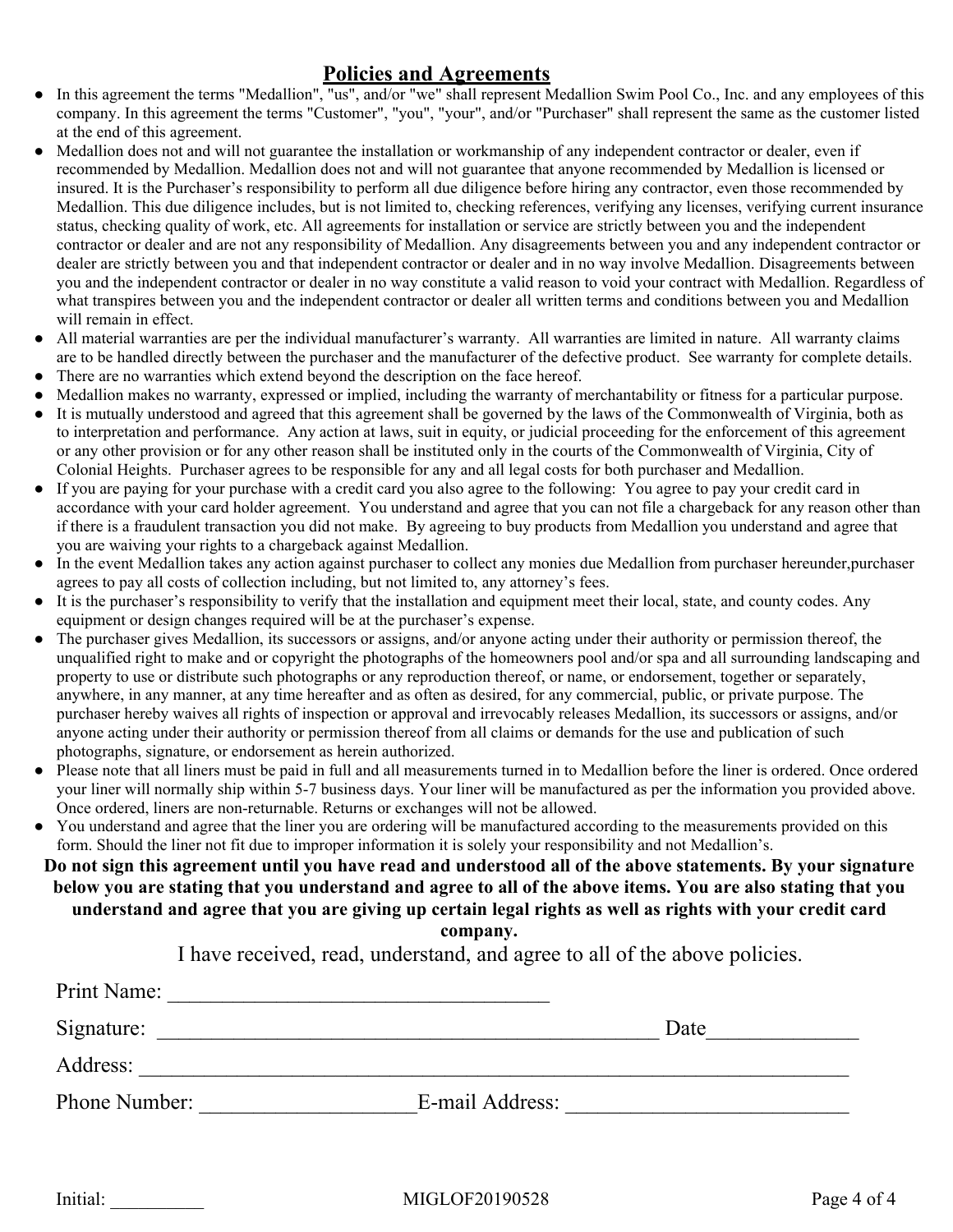|                                                                                                                                                                                                                                                                                                                                                                                                                                                   |                                                                                                                                                                                                                                                                                                                                                                                                                                                                                                                           | <b>Medallion Pools Liner Order Form Addendum</b>                             |  |
|---------------------------------------------------------------------------------------------------------------------------------------------------------------------------------------------------------------------------------------------------------------------------------------------------------------------------------------------------------------------------------------------------------------------------------------------------|---------------------------------------------------------------------------------------------------------------------------------------------------------------------------------------------------------------------------------------------------------------------------------------------------------------------------------------------------------------------------------------------------------------------------------------------------------------------------------------------------------------------------|------------------------------------------------------------------------------|--|
|                                                                                                                                                                                                                                                                                                                                                                                                                                                   | <b>For Corner Stair With Three Treads</b>                                                                                                                                                                                                                                                                                                                                                                                                                                                                                 |                                                                              |  |
|                                                                                                                                                                                                                                                                                                                                                                                                                                                   |                                                                                                                                                                                                                                                                                                                                                                                                                                                                                                                           | Phone: $1-804-526-7665$ sales @medallionpools.com Fax: $1-804-526-1200$      |  |
| <b>Measurements</b>                                                                                                                                                                                                                                                                                                                                                                                                                               |                                                                                                                                                                                                                                                                                                                                                                                                                                                                                                                           | <b>Centerline Riser and Tread</b>                                            |  |
| R1:                                                                                                                                                                                                                                                                                                                                                                                                                                               | $T1: \begin{tabular}{ll} \multicolumn{2}{c} {\textbf{ }} & \multicolumn{2}{c} {\textbf{ }} \\ \multicolumn{2}{c} {\textbf{ }} & \multicolumn{2}{c} {\textbf{ }} \\ \multicolumn{2}{c} {\textbf{ }} & \multicolumn{2}{c} {\textbf{ }} \\ \multicolumn{2}{c} {\textbf{ }} & \multicolumn{2}{c} {\textbf{ }} \\ \multicolumn{2}{c} {\textbf{ }} & \multicolumn{2}{c} {\textbf{ }} \\ \multicolumn{2}{c} {\textbf{ }} & \multicolumn{2}{c} {\textbf{ }} \\ \multicolumn{2}{c} {\textbf{ }} & \multicolumn{2}{c} {\textbf{ }}$ | <b>Measurements</b>                                                          |  |
| R2:                                                                                                                                                                                                                                                                                                                                                                                                                                               |                                                                                                                                                                                                                                                                                                                                                                                                                                                                                                                           | R1                                                                           |  |
| R3:                                                                                                                                                                                                                                                                                                                                                                                                                                               | $\begin{array}{c c c c} \hline \text{I3:} & & \\\hline \end{array}$                                                                                                                                                                                                                                                                                                                                                                                                                                                       | $T1 -$<br>R2                                                                 |  |
| R4:                                                                                                                                                                                                                                                                                                                                                                                                                                               |                                                                                                                                                                                                                                                                                                                                                                                                                                                                                                                           | Finished<br>Pool Depth                                                       |  |
| Finished Pool Depth:                                                                                                                                                                                                                                                                                                                                                                                                                              |                                                                                                                                                                                                                                                                                                                                                                                                                                                                                                                           |                                                                              |  |
| TL1:                                                                                                                                                                                                                                                                                                                                                                                                                                              |                                                                                                                                                                                                                                                                                                                                                                                                                                                                                                                           | $-T3 - R4$                                                                   |  |
|                                                                                                                                                                                                                                                                                                                                                                                                                                                   |                                                                                                                                                                                                                                                                                                                                                                                                                                                                                                                           |                                                                              |  |
| $TL3: \begin{tabular}{ c c c } \hline \quad \quad & \quad \quad & \quad \quad \\ \hline \end{tabular}$                                                                                                                                                                                                                                                                                                                                            |                                                                                                                                                                                                                                                                                                                                                                                                                                                                                                                           |                                                                              |  |
| Step Attachment (circle): Rod Pockets / Bead Track                                                                                                                                                                                                                                                                                                                                                                                                |                                                                                                                                                                                                                                                                                                                                                                                                                                                                                                                           | <b>Tread Length</b><br><b>Measurements</b>                                   |  |
| Notes:<br>• $R1+R2+R3+R4$ must equal Finished Pool Depth and<br>must be the same as the finished depth you listed on the<br>the main liner order form.<br>• T1 must be measured to the true corner as if the corner of<br>the pool was square, regardless of the actual corner type.<br>• If you have any questions regarding how to fill out this<br>form or how to take these measurements please give your<br>Medallion representative a call. |                                                                                                                                                                                                                                                                                                                                                                                                                                                                                                                           | TL <sub>3</sub><br>TL <sub>2</sub><br>TL1                                    |  |
|                                                                                                                                                                                                                                                                                                                                                                                                                                                   |                                                                                                                                                                                                                                                                                                                                                                                                                                                                                                                           | <b>Corner Shape</b>                                                          |  |
|                                                                                                                                                                                                                                                                                                                                                                                                                                                   |                                                                                                                                                                                                                                                                                                                                                                                                                                                                                                                           | Circle the corner type and fill in the information.<br>Radius<br>Square<br>R |  |
| I understand that this is an addendum to the main liner order<br>form and all prior agreements apply to this form.                                                                                                                                                                                                                                                                                                                                |                                                                                                                                                                                                                                                                                                                                                                                                                                                                                                                           | Diagonal<br>For Radius<br>DL<br>$R=$                                         |  |
| Signature                                                                                                                                                                                                                                                                                                                                                                                                                                         | Date                                                                                                                                                                                                                                                                                                                                                                                                                                                                                                                      | For Diagonal<br>$DL=$                                                        |  |
| Printed Name                                                                                                                                                                                                                                                                                                                                                                                                                                      |                                                                                                                                                                                                                                                                                                                                                                                                                                                                                                                           |                                                                              |  |

MLOFACS3T20190528 Page 1 of 1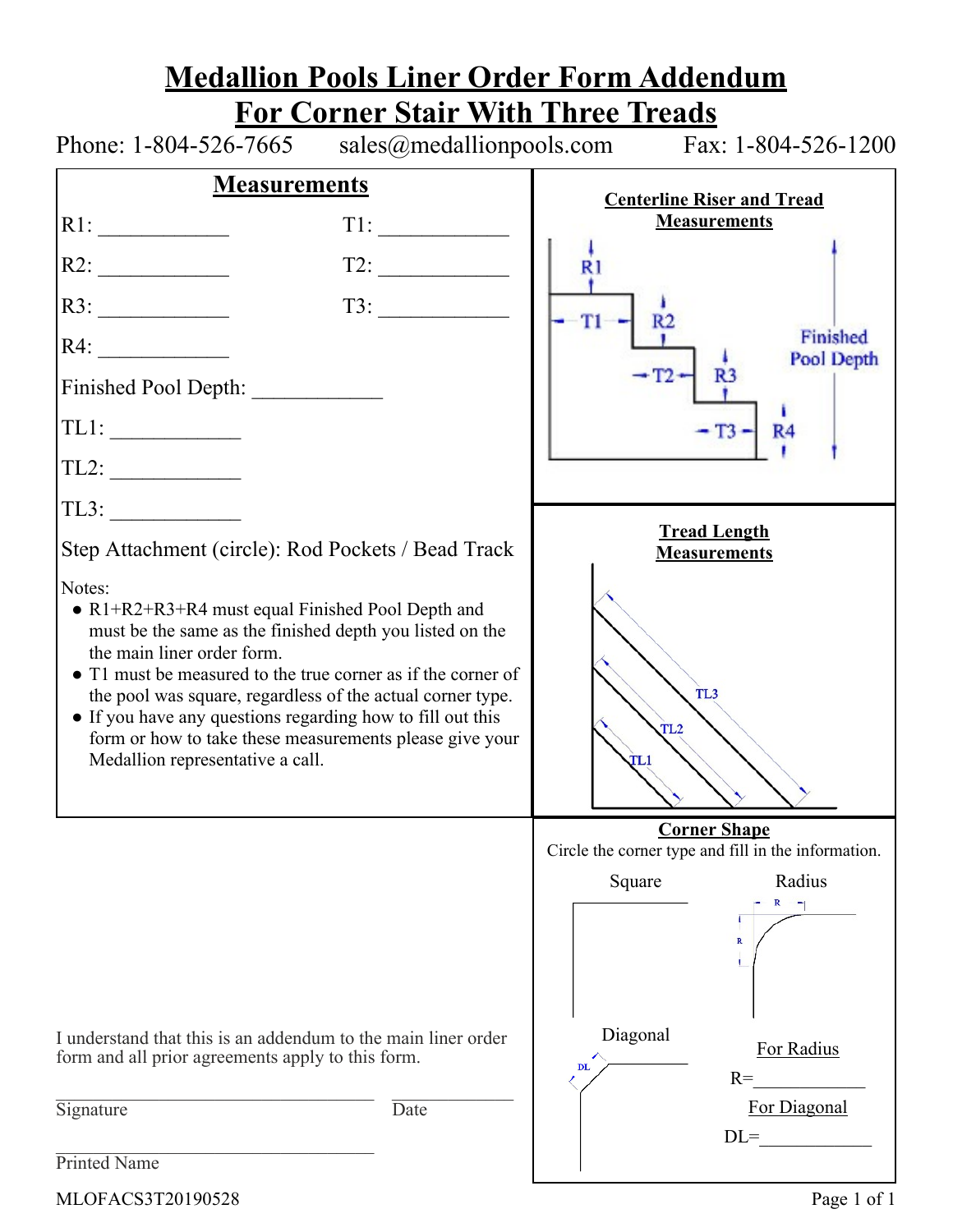|                                                                                                                                                                                                                                                                                                                                                                                                                                                                                                            |                                          | <b>Medallion Pools Liner Order Form Addendum</b>                           |
|------------------------------------------------------------------------------------------------------------------------------------------------------------------------------------------------------------------------------------------------------------------------------------------------------------------------------------------------------------------------------------------------------------------------------------------------------------------------------------------------------------|------------------------------------------|----------------------------------------------------------------------------|
|                                                                                                                                                                                                                                                                                                                                                                                                                                                                                                            | <b>For Corner Stair With Four Treads</b> |                                                                            |
|                                                                                                                                                                                                                                                                                                                                                                                                                                                                                                            |                                          | Phone: $1-804-526-7665$ sales @medallionpools.com Fax: $1-804-526-1200$    |
| <b>Measurements</b>                                                                                                                                                                                                                                                                                                                                                                                                                                                                                        |                                          | <b>Centerline Riser and Tread</b>                                          |
| RI:                                                                                                                                                                                                                                                                                                                                                                                                                                                                                                        | $T1: \underline{\hspace{2.5cm}}$         | <b>Measurements</b>                                                        |
| R2:                                                                                                                                                                                                                                                                                                                                                                                                                                                                                                        |                                          | R1                                                                         |
| R3:                                                                                                                                                                                                                                                                                                                                                                                                                                                                                                        | $\boxed{13: \underline{\hspace{1.5cm}}$  | R2<br>$T1 -$                                                               |
| R4:                                                                                                                                                                                                                                                                                                                                                                                                                                                                                                        | $T4: \underline{\hspace{2.5cm}}$         | Finished<br>$-T2-$<br>R <sub>3</sub><br>Pool Depth                         |
| RS:                                                                                                                                                                                                                                                                                                                                                                                                                                                                                                        |                                          | $-T3-$<br><b>R4</b>                                                        |
| Finished Pool Depth:                                                                                                                                                                                                                                                                                                                                                                                                                                                                                       |                                          |                                                                            |
| TL1:                                                                                                                                                                                                                                                                                                                                                                                                                                                                                                       |                                          | $-T4-RS$                                                                   |
| TL2:                                                                                                                                                                                                                                                                                                                                                                                                                                                                                                       |                                          |                                                                            |
| $TL3: \underline{\qquad \qquad }$                                                                                                                                                                                                                                                                                                                                                                                                                                                                          |                                          | <b>Tread Length</b><br><b>Measurements</b>                                 |
| TL4:                                                                                                                                                                                                                                                                                                                                                                                                                                                                                                       |                                          |                                                                            |
| Step Attachment (circle): Rod Pockets / Bead Track<br>Notes:<br>• $R1+R2+R3+R4+R5$ must equal Finished Pool Depth and<br>must be the same as the finished depth you listed on the<br>the main liner order form.<br>• T1 must be measured to the true corner as if the corner of<br>the pool was square, regardless of the actual corner type.<br>• If you have any questions regarding how to fill out this<br>form or how to take these measurements please give your<br>Medallion representative a call. |                                          | TL <sub>4</sub><br>TL <sub>3</sub><br>TL <sub>2</sub><br>TL 1              |
|                                                                                                                                                                                                                                                                                                                                                                                                                                                                                                            |                                          | <b>Corner Shape</b><br>Circle the corner type and fill in the information. |
|                                                                                                                                                                                                                                                                                                                                                                                                                                                                                                            |                                          | Radius<br>Square                                                           |
|                                                                                                                                                                                                                                                                                                                                                                                                                                                                                                            |                                          | R                                                                          |
| I understand that this is an addendum to the main liner order<br>form and all prior agreements apply to this form.                                                                                                                                                                                                                                                                                                                                                                                         |                                          | Diagonal<br>For Radius<br>DL<br>$R=$                                       |
| Signature                                                                                                                                                                                                                                                                                                                                                                                                                                                                                                  | Date                                     | For Diagonal                                                               |
| Printed Name                                                                                                                                                                                                                                                                                                                                                                                                                                                                                               |                                          | $DL =$                                                                     |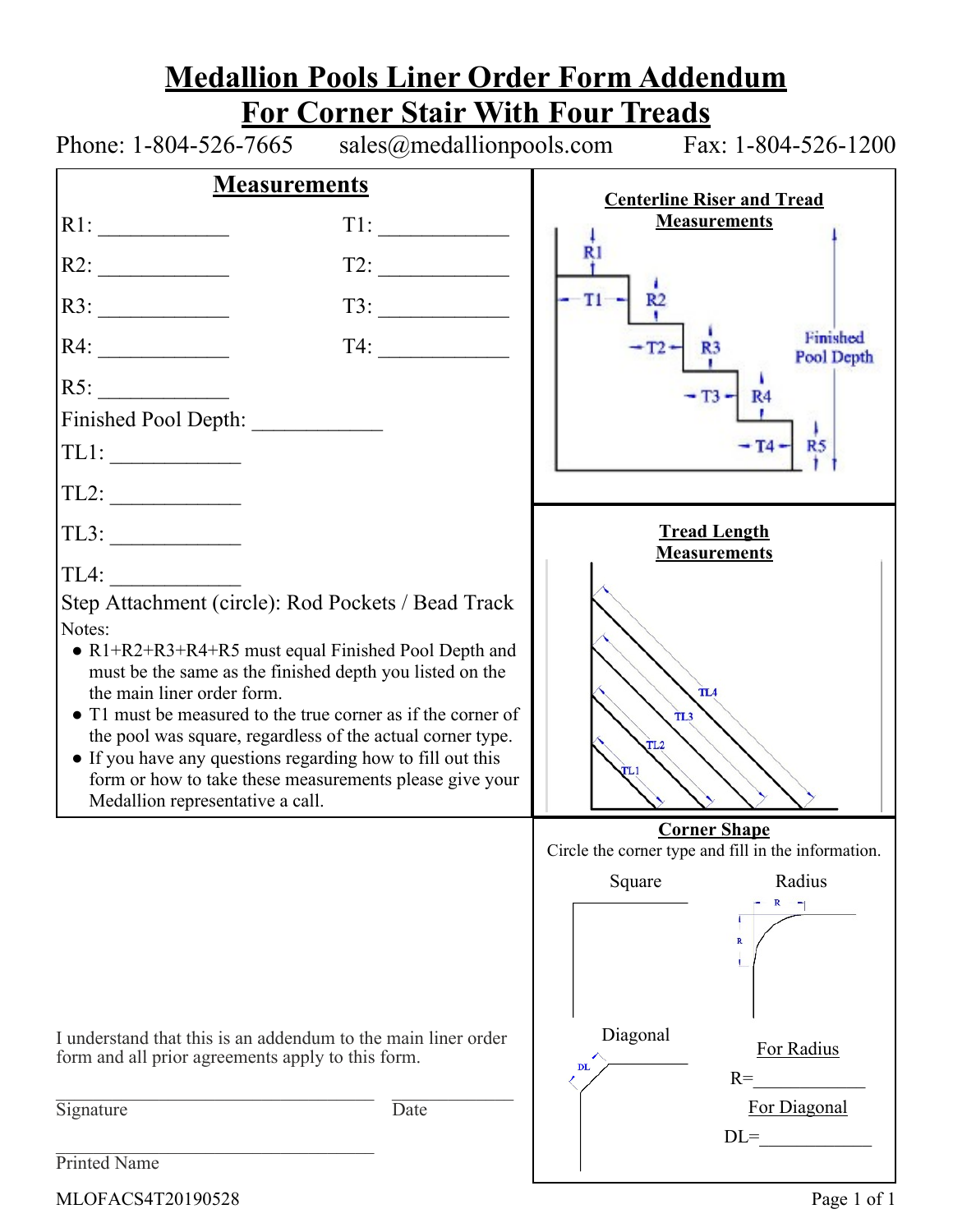|                                                                                                                       |                                                                  | <u>Medallion Pools Liner Order Form Addendum</u>                                |  |
|-----------------------------------------------------------------------------------------------------------------------|------------------------------------------------------------------|---------------------------------------------------------------------------------|--|
|                                                                                                                       |                                                                  | <b>For Recessed Stair With Three Treads</b>                                     |  |
|                                                                                                                       |                                                                  | Phone: $1-804-526-7665$ sales @medallionpools.com Fax: $1-804-526-1200$         |  |
| <b>Measurements</b>                                                                                                   |                                                                  | <b>Riser and Tread Measurements</b>                                             |  |
| RI:                                                                                                                   | $T1: \underline{\hspace{2.5cm}}$                                 |                                                                                 |  |
| R2:                                                                                                                   | T2:                                                              | R1                                                                              |  |
| R3:                                                                                                                   | $\begin{array}{c}\n \text{I3:}\n \quad \text{---}\n \end{array}$ | R <sub>2</sub>                                                                  |  |
| R4:                                                                                                                   |                                                                  | Finished<br>Pool Depth                                                          |  |
| Finished Pool Depth:                                                                                                  |                                                                  | R <sub>3</sub>                                                                  |  |
|                                                                                                                       |                                                                  | $-T3 - R4$                                                                      |  |
| B:                                                                                                                    |                                                                  |                                                                                 |  |
| Step Attachment (circle): Rod Pockets / Bead Track                                                                    |                                                                  |                                                                                 |  |
| Notes:                                                                                                                |                                                                  | <b>Stair Overall</b><br><b>Measurements</b>                                     |  |
| • $R1+R2+R3+R4$ must equal Finished Pool Depth and<br>must be the same as the finished depth you listed on the        |                                                                  |                                                                                 |  |
| the main liner order form.                                                                                            |                                                                  |                                                                                 |  |
| $\bullet$ T1+T2+T3 must equal B                                                                                       |                                                                  | -A-                                                                             |  |
| • If you have any questions regarding how to fill out this<br>form or how to take these measurements please give your |                                                                  |                                                                                 |  |
| Medallion representative a call.                                                                                      |                                                                  | $\bf{B}$                                                                        |  |
|                                                                                                                       |                                                                  |                                                                                 |  |
|                                                                                                                       |                                                                  |                                                                                 |  |
| <b>Front Corner Type</b>                                                                                              |                                                                  |                                                                                 |  |
| Circle the front corner type and fill in the information.                                                             |                                                                  |                                                                                 |  |
| A                                                                                                                     | $\overline{B}$                                                   | <b>Back Corner Shape</b><br>Circle the corner type and fill in the information. |  |
| B<br>в<br>$\mathbf{C}^{\mathbf{t}}$                                                                                   | $V^{\mathbf{C}}$                                                 | Radius<br>Square                                                                |  |
| Flush<br>Extended                                                                                                     | C1<br>Diagonal                                                   |                                                                                 |  |
| Flush:                                                                                                                |                                                                  | $\mathbf R$                                                                     |  |
| No Additional Measurements Necessary                                                                                  |                                                                  |                                                                                 |  |
| Diagonal: C1:                                                                                                         | $C2$ :                                                           |                                                                                 |  |
|                                                                                                                       |                                                                  |                                                                                 |  |
| I understand that this is an addendum to the main liner order                                                         |                                                                  | Diagonal<br>For Radius                                                          |  |
| form and all prior agreements apply to this form.                                                                     |                                                                  | DL<br>$R=$                                                                      |  |
|                                                                                                                       |                                                                  | For Diagonal                                                                    |  |
| Signature                                                                                                             | Date                                                             | $DL =$                                                                          |  |
| Printed Name                                                                                                          |                                                                  |                                                                                 |  |

MLOFARS3T20190528 Page 1 of 1